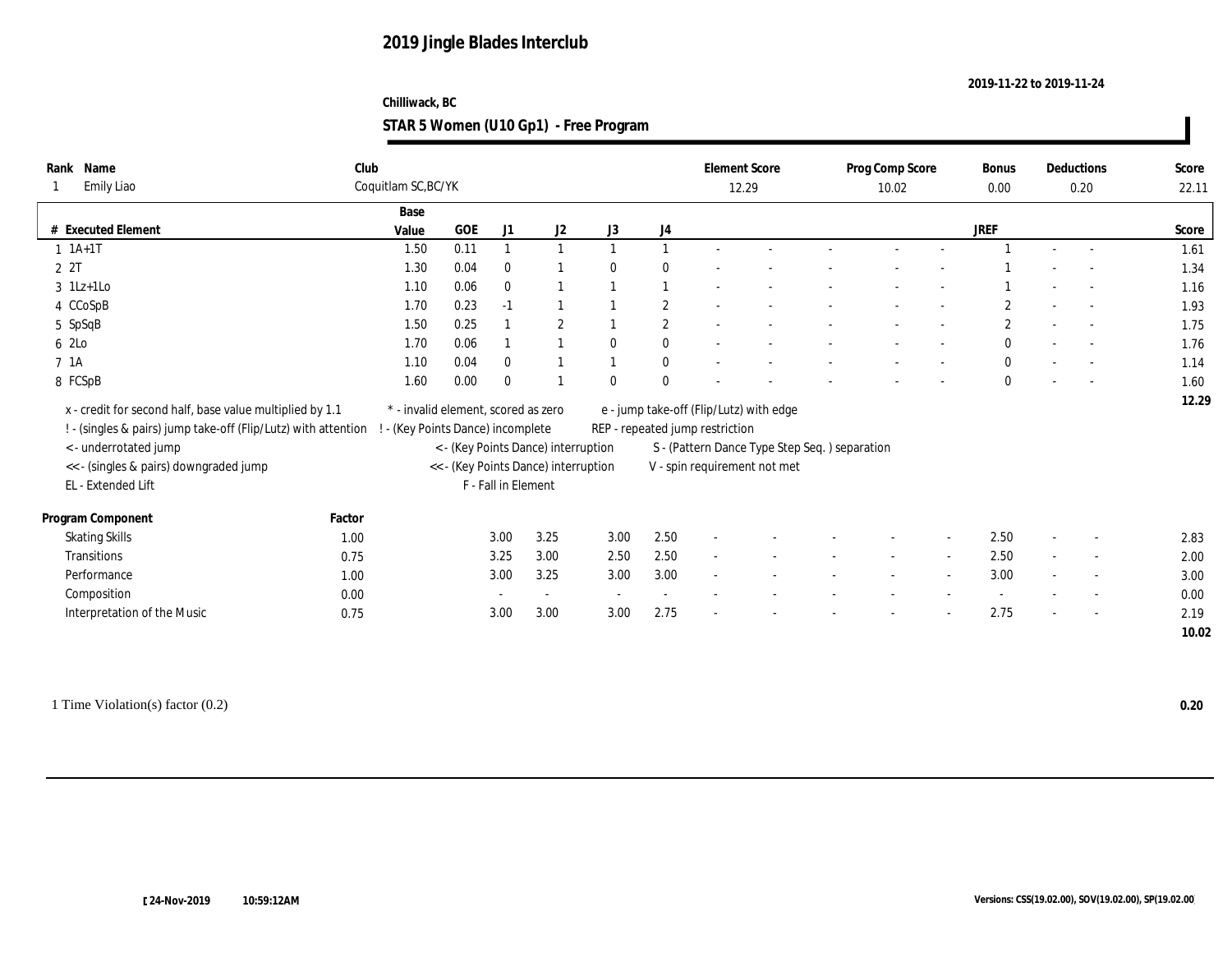### **Chilliwack, BC STAR 5 Women (U10 Gp1) - Free Program**

| Name<br>Rank                                                   | Club   |                                     |         |                     |                                      |              |              | <b>Element Score</b>            |                                               | Prog Comp Score |                          | Bonus        |        | Deductions               | Score |
|----------------------------------------------------------------|--------|-------------------------------------|---------|---------------------|--------------------------------------|--------------|--------------|---------------------------------|-----------------------------------------------|-----------------|--------------------------|--------------|--------|--------------------------|-------|
| Lily Kehler<br>$\mathbf{2}$                                    |        | Champs Internatio, BC/YK            |         |                     |                                      |              |              | 11.18                           |                                               | 8.40            |                          | 0.00         |        | 0.00                     | 19.58 |
|                                                                |        | Base                                |         |                     |                                      |              |              |                                 |                                               |                 |                          |              |        |                          |       |
| # Executed Element                                             |        | Value                               | GOE     | J1                  | J2                                   | J3           | J4           |                                 |                                               |                 |                          | <b>JREF</b>  |        |                          | Score |
| $1 \t1A+1T$                                                    |        | 1.50                                | 0.00    | $\mathbf{0}$        | $\bf{0}$                             | $\mathbf{0}$ | $\mathbf{0}$ |                                 |                                               |                 | $\overline{\phantom{a}}$ | $\mathbf{0}$ | $\sim$ | $\sim$                   | 1.50  |
| 2 2T                                                           |        | 1.30                                | 0.00    | $-1$                | $\bf{0}$                             | $\mathbf{0}$ | $\mathbf{0}$ |                                 |                                               |                 |                          | $\Omega$     |        |                          | 1.30  |
| 3 CCoSpB                                                       |        | 1.70                                | 0.17    |                     | $\mathbf{1}$                         |              |              |                                 |                                               |                 |                          |              |        |                          | 1.87  |
| 4 2S                                                           |        | 1.30                                | 0.00    | $\bf{0}$            | $\bf{0}$                             |              | $\mathbf{0}$ |                                 |                                               |                 |                          | $\mathbf{0}$ |        | $\sim$                   | 1.30  |
| $5 \text{ } 1\text{Lz+1Lo}$                                    |        | 1.10                                | 0.02    | $\bf{0}$            | $\bf{0}$                             |              |              |                                 |                                               |                 |                          | $\mathbf{0}$ |        |                          | 1.12  |
| 6 SpSqB                                                        |        | 1.50                                | 0.15    |                     | $\overline{1}$                       |              |              |                                 |                                               |                 |                          | $\mathbf{2}$ |        | $\overline{a}$           | 1.65  |
| $7$ 1A $<$                                                     |        | 0.88                                | $-0.09$ | $-1$                | $\overline{1}$                       | $-1$         | $-1$         |                                 |                                               |                 |                          | $-2$         |        | $\sim$                   | 0.79  |
| 8 FCSpB                                                        |        | 1.60                                | 0.05    | $\theta$            |                                      |              | $\mathbf{0}$ |                                 |                                               |                 |                          | $\mathbf{0}$ |        |                          | 1.65  |
| x - credit for second half, base value multiplied by 1.1       |        | * - invalid element, scored as zero |         |                     |                                      |              |              |                                 | e - jump take-off (Flip/Lutz) with edge       |                 |                          |              |        |                          | 11.18 |
| ! - (singles & pairs) jump take-off (Flip/Lutz) with attention |        | ! - (Key Points Dance) incomplete   |         |                     |                                      |              |              | REP - repeated jump restriction |                                               |                 |                          |              |        |                          |       |
| < - underrotated jump                                          |        |                                     |         |                     | < - (Key Points Dance) interruption  |              |              |                                 | S - (Pattern Dance Type Step Seq.) separation |                 |                          |              |        |                          |       |
| << - (singles & pairs) downgraded jump                         |        |                                     |         |                     | << - (Key Points Dance) interruption |              |              |                                 |                                               |                 |                          |              |        |                          |       |
| EL - Extended Lift                                             |        |                                     |         | F - Fall in Element |                                      |              |              |                                 | V - spin requirement not met                  |                 |                          |              |        |                          |       |
|                                                                |        |                                     |         |                     |                                      |              |              |                                 |                                               |                 |                          |              |        |                          |       |
| Program Component                                              | Factor |                                     |         |                     |                                      |              |              |                                 |                                               |                 |                          |              |        |                          |       |
| <b>Skating Skills</b>                                          | 1.00   |                                     |         | 2.25                | 2.75                                 | 2.50         | 2.25         | $\sim$                          |                                               |                 |                          | 2.25         | $\sim$ | $\sim$                   | 2.33  |
| <b>Transitions</b>                                             | 0.75   |                                     |         | 2.50                | 2.50                                 | 2.25         | 2.25         | $\sim$                          |                                               | $\sim$          | $\sim$                   | 2.00         | $\sim$ | $\sim$                   | 1.75  |
| Performance                                                    | 1.00   |                                     |         | 2.50                | 2.75                                 | 2.50         | 2.50         | $\sim$                          |                                               |                 | $\overline{\phantom{a}}$ | 2.50         |        | $\sim$                   | 2.50  |
| Composition                                                    | 0.00   |                                     |         |                     | $\sim$                               | $\sim$       | $\sim$       |                                 |                                               |                 |                          |              |        | $\overline{\phantom{a}}$ | 0.00  |
| Interpretation of the Music                                    | 0.75   |                                     |         | 2.25                | 2.75                                 | 2.50         | 2.50         |                                 |                                               |                 |                          | 2.25         |        | $\overline{a}$           | 1.82  |
|                                                                |        |                                     |         |                     |                                      |              |              |                                 |                                               |                 |                          |              |        |                          | 8.40  |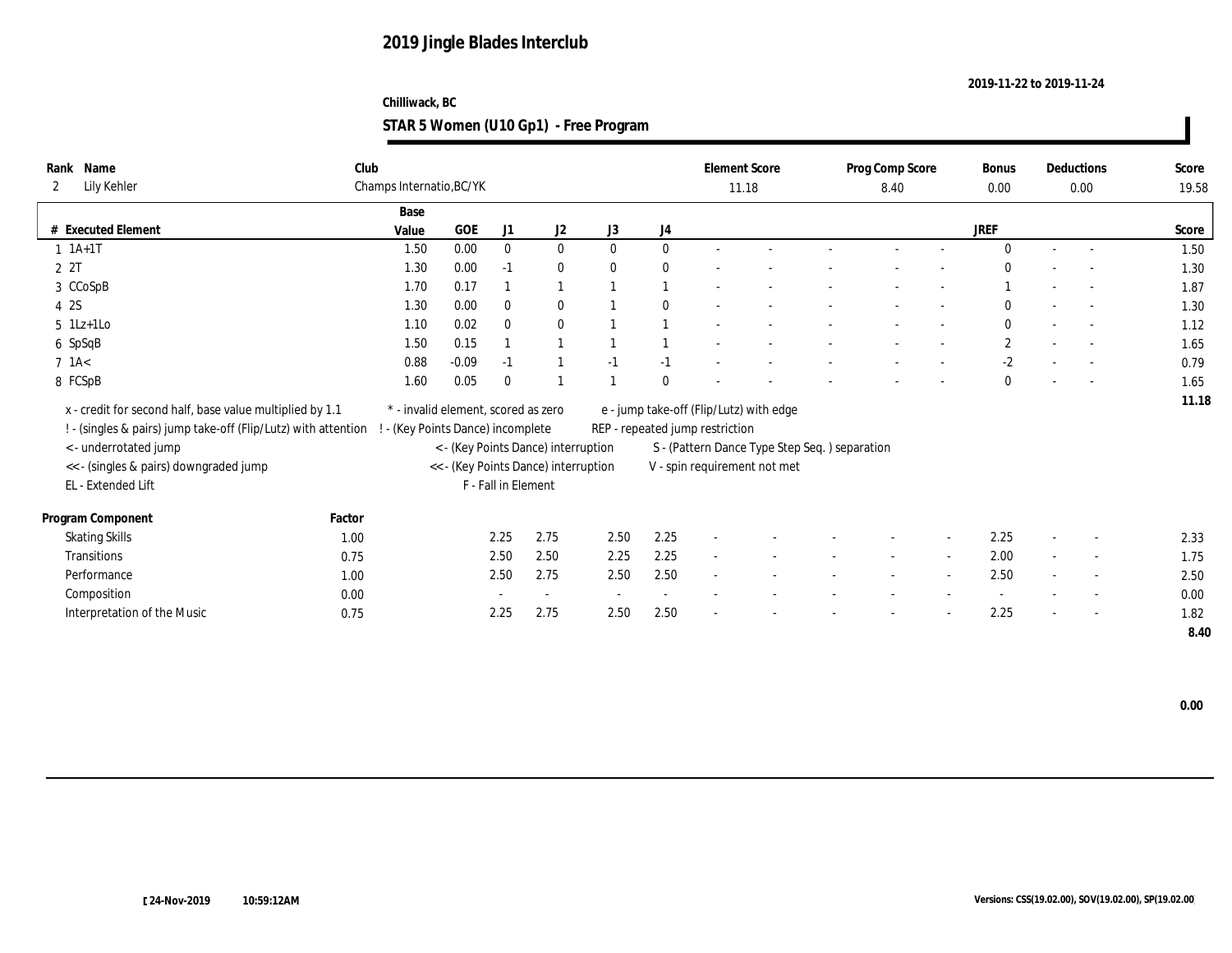### **Chilliwack, BC STAR 5 Women (U10 Gp1) - Free Program**

| Name<br>Rank                                                   | Club   |                                     |            |                     |                                      |                |                          |                                 | <b>Element Score</b>                          | Prog Comp Score |                          | Bonus        |        | Deductions               | Score |
|----------------------------------------------------------------|--------|-------------------------------------|------------|---------------------|--------------------------------------|----------------|--------------------------|---------------------------------|-----------------------------------------------|-----------------|--------------------------|--------------|--------|--------------------------|-------|
| Tamara Vainer<br>3                                             |        | Champs Internatio, BC/YK            |            |                     |                                      |                |                          |                                 | 11.01                                         | 8.51            |                          | $0.00\,$     |        | $0.00\,$                 | 19.52 |
|                                                                |        | Base                                |            |                     |                                      |                |                          |                                 |                                               |                 |                          |              |        |                          |       |
| # Executed Element                                             |        | Value                               | <b>GOE</b> | J1                  | J <sub>2</sub>                       | J3             | J4                       |                                 |                                               |                 |                          | <b>JREF</b>  |        |                          | Score |
| 1 CSpB                                                         |        | 1.10                                | 0.11       |                     | $\mathbf{0}$                         | $\mathbf{1}$   |                          |                                 |                                               |                 |                          |              | $\sim$ | $\overline{a}$           | 1.21  |
| $2 \; 1A+1T$                                                   |        | 1.50                                | 0.00       | $\bf{0}$            | $\bf{0}$                             | $\mathbf{0}$   |                          |                                 |                                               |                 |                          | $\Omega$     |        |                          | 1.50  |
| 3 2S                                                           |        | 1.30                                | 0.00       | $\bf{0}$            | $\bf{0}$                             | $\theta$       | $\mathbf{0}$             |                                 |                                               |                 |                          | $\theta$     |        | $\sim$                   | 1.30  |
| 4 2T                                                           |        | 1.30                                | $-0.13$    | $-2$                | $-1$                                 | $-1$           | $-1$                     |                                 |                                               |                 |                          | $\theta$     |        | $\overline{a}$           | 1.17  |
| 5 SpSqB                                                        |        | 1.50                                | 0.15       | $\bf{0}$            | $\mathbf{1}$                         |                |                          |                                 |                                               |                 |                          |              |        |                          | 1.65  |
| 6 1A                                                           |        | 1.10                                | 0.00       | $\mathbf{0}$        | $\bf{0}$                             | $\mathbf{0}$   |                          |                                 |                                               |                 |                          | $\theta$     |        | $\overline{a}$           | 1.10  |
| $7$ 1Lz+1Lo                                                    |        | 1.10                                | 0.00       | $\bf{0}$            | $\bf{0}$                             | $\bf{0}$       | $\bf{0}$                 |                                 |                                               |                 |                          | $\mathbf{0}$ |        |                          | 1.10  |
| 8 CCoSpB                                                       |        | 1.70                                | 0.28       |                     | $\bf{0}$                             | $\overline{2}$ | 2                        |                                 |                                               |                 |                          | $\mathbf{2}$ |        | $\overline{a}$           | 1.98  |
| x - credit for second half, base value multiplied by 1.1       |        | * - invalid element, scored as zero |            |                     |                                      |                |                          |                                 | e - jump take-off (Flip/Lutz) with edge       |                 |                          |              |        |                          | 11.01 |
| ! - (singles & pairs) jump take-off (Flip/Lutz) with attention |        | (Key Points Dance) incomplete       |            |                     |                                      |                |                          | REP - repeated jump restriction |                                               |                 |                          |              |        |                          |       |
| <- underrotated jump                                           |        |                                     |            |                     | < - (Key Points Dance) interruption  |                |                          |                                 | S - (Pattern Dance Type Step Seq.) separation |                 |                          |              |        |                          |       |
| << - (singles & pairs) downgraded jump                         |        |                                     |            |                     | << - (Key Points Dance) interruption |                |                          |                                 | V - spin requirement not met                  |                 |                          |              |        |                          |       |
| EL - Extended Lift                                             |        |                                     |            | F - Fall in Element |                                      |                |                          |                                 |                                               |                 |                          |              |        |                          |       |
|                                                                |        |                                     |            |                     |                                      |                |                          |                                 |                                               |                 |                          |              |        |                          |       |
| Program Component                                              | Factor |                                     |            |                     |                                      |                |                          |                                 |                                               |                 |                          |              |        |                          |       |
| <b>Skating Skills</b>                                          | 1.00   |                                     |            | 2.50                | 2.00                                 | 2.50           | 2.50                     | $\overline{\phantom{a}}$        |                                               |                 |                          | 2.50         |        | $\overline{\phantom{a}}$ | 2.50  |
| Transitions                                                    | 0.75   |                                     |            | 2.25                | 2.00                                 | 2.25           | 2.25                     | $\sim$                          |                                               | $\sim$          | $\sim$                   | 2.25         | $\sim$ | $\sim$                   | 1.69  |
| Performance                                                    | 1.00   |                                     |            | 2.50                | 2.00                                 | 2.50           | 2.50                     | $\sim$                          |                                               |                 | $\overline{\phantom{a}}$ | 2.75         |        | $\overline{\phantom{a}}$ | 2.50  |
| Composition                                                    | 0.00   |                                     |            |                     | $\sim$                               | $\sim$         | $\overline{\phantom{a}}$ |                                 |                                               |                 |                          |              |        | $\overline{\phantom{a}}$ | 0.00  |
| Interpretation of the Music                                    | 0.75   |                                     |            | 2.50                | 2.00                                 | 2.25           | 2.50                     |                                 |                                               |                 |                          | 2.50         |        | $\overline{\phantom{a}}$ | 1.82  |
|                                                                |        |                                     |            |                     |                                      |                |                          |                                 |                                               |                 |                          |              |        |                          | 8.51  |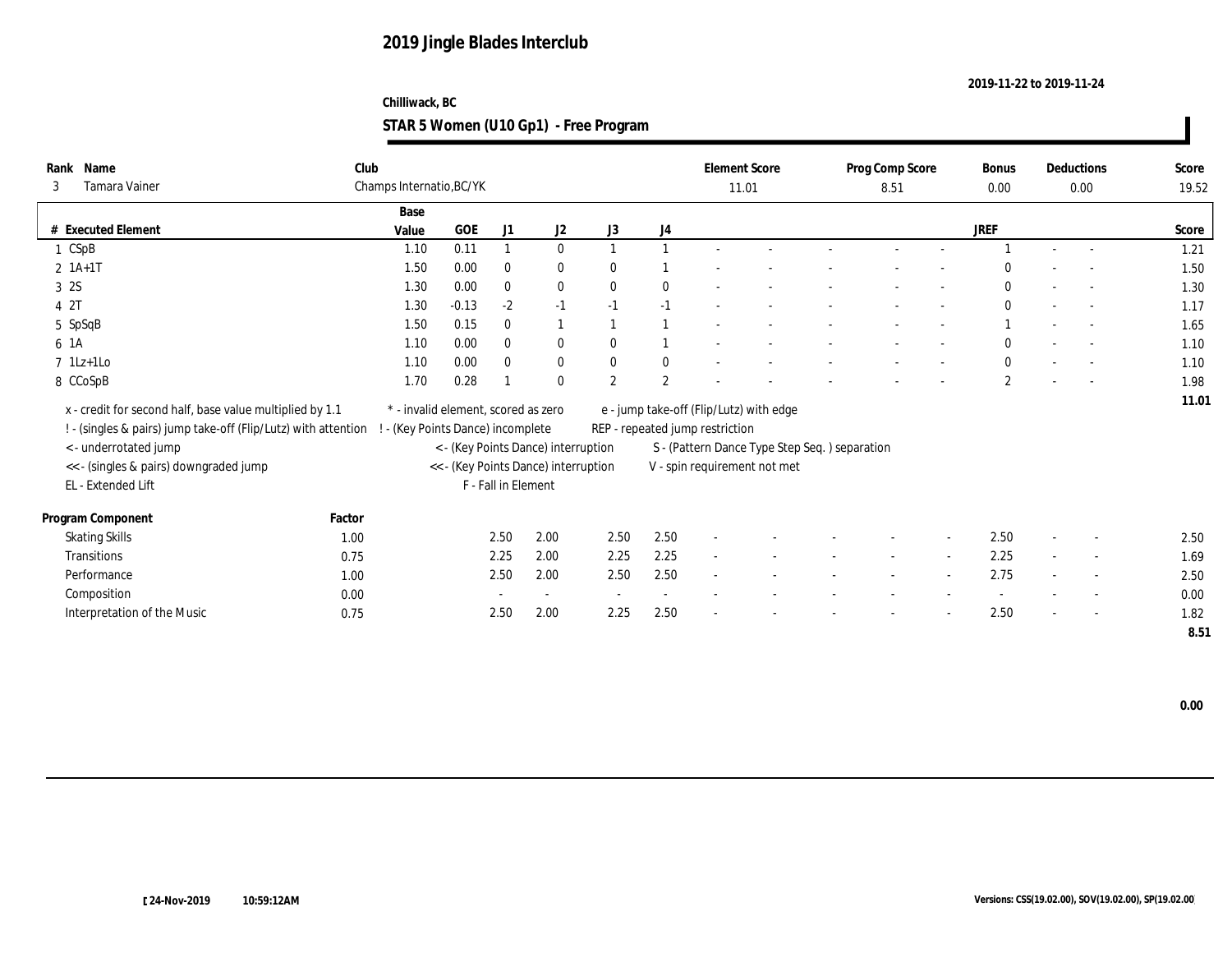### **Chilliwack, BC STAR 5 Women (U10 Gp1) - Free Program**

| Name<br>Rank                                                   | Club   |                                     |         |                     |                                      |              |              |                                 | <b>Element Score</b>                          | Prog Comp Score |                          | Bonus        |        | Deductions               | Score |
|----------------------------------------------------------------|--------|-------------------------------------|---------|---------------------|--------------------------------------|--------------|--------------|---------------------------------|-----------------------------------------------|-----------------|--------------------------|--------------|--------|--------------------------|-------|
| Abigail Fu<br>4                                                |        | Champs Internatio, BC/YK            |         |                     |                                      |              |              |                                 | 10.90                                         | 7.98            |                          | 0.00         |        | 0.00                     | 18.88 |
|                                                                |        | Base                                |         |                     |                                      |              |              |                                 |                                               |                 |                          |              |        |                          |       |
| # Executed Element                                             |        | Value                               | GOE     | J1                  | J2                                   | J3           | J4           |                                 |                                               |                 |                          | <b>JREF</b>  |        |                          | Score |
| $1 \t1A+1T$                                                    |        | 1.50                                | 0.00    | $\mathbf{0}$        | $\bf{0}$                             | $\mathbf{0}$ | $\mathbf{0}$ |                                 |                                               | $\sim$          | $\overline{\phantom{a}}$ | $\mathbf{0}$ | $\sim$ | $\sim$                   | 1.50  |
| 2 2T                                                           |        | 1.30                                | 0.00    | $-1$                | $\bf{0}$                             | $\mathbf{0}$ | $\mathbf{0}$ |                                 |                                               |                 |                          | $\Omega$     |        |                          | 1.30  |
| 3 CCoSpB                                                       |        | 1.70                                | 0.11    | $\mathbf{0}$        | $\mathbf{1}$                         |              | $\bf{0}$     |                                 |                                               |                 |                          |              |        |                          | 1.81  |
| 4 SpSqB                                                        |        | 1.50                                | 0.25    |                     | $\mathbf{1}$                         | $\mathbf{2}$ | $\mathbf{2}$ |                                 |                                               |                 |                          | $\mathbf{2}$ |        | $\sim$                   | 1.75  |
| 5 2S                                                           |        | 1.30                                | $-0.04$ | $\bf{0}$            | $\bf{0}$                             | $-1$         | $-1$         |                                 |                                               |                 |                          | $\mathbf{0}$ |        | $\sim$                   | 1.26  |
| 6 1A                                                           |        | 1.10                                | 0.00    | $\mathbf{0}$        | $\mathbf{0}$                         | $\mathbf{0}$ | $\mathbf{0}$ |                                 |                                               |                 | $\sim$                   | $\mathbf{0}$ |        | $\sim$                   | 1.10  |
| $7 \text{ } 1Lz+1Lo$                                           |        | 1.10                                | $-0.06$ | $-1$                | $-1$                                 | $-1$         | $-1$         |                                 |                                               |                 |                          | $-1$         |        | $\sim$                   | 1.04  |
| 8 SSpB                                                         |        | 1.10                                | 0.04    |                     | $\overline{1}$                       | $-1$         | $\mathbf{0}$ |                                 |                                               |                 |                          | $\mathbf{0}$ |        |                          | 1.14  |
| x - credit for second half, base value multiplied by 1.1       |        | * - invalid element, scored as zero |         |                     |                                      |              |              |                                 | e - jump take-off (Flip/Lutz) with edge       |                 |                          |              |        |                          | 10.90 |
| ! - (singles & pairs) jump take-off (Flip/Lutz) with attention |        | ! - (Key Points Dance) incomplete   |         |                     |                                      |              |              | REP - repeated jump restriction |                                               |                 |                          |              |        |                          |       |
| < - underrotated jump                                          |        |                                     |         |                     | < - (Key Points Dance) interruption  |              |              |                                 | S - (Pattern Dance Type Step Seq.) separation |                 |                          |              |        |                          |       |
| << - (singles & pairs) downgraded jump                         |        |                                     |         |                     | << - (Key Points Dance) interruption |              |              |                                 | V - spin requirement not met                  |                 |                          |              |        |                          |       |
| EL - Extended Lift                                             |        |                                     |         | F - Fall in Element |                                      |              |              |                                 |                                               |                 |                          |              |        |                          |       |
|                                                                |        |                                     |         |                     |                                      |              |              |                                 |                                               |                 |                          |              |        |                          |       |
| Program Component                                              | Factor |                                     |         |                     |                                      |              |              |                                 |                                               |                 |                          |              |        |                          |       |
| <b>Skating Skills</b>                                          | 1.00   |                                     |         | 2.25                | 2.25                                 | 2.50         | 2.25         | $\sim$                          |                                               |                 |                          | 2.50         | $\sim$ | $\sim$                   | 2.33  |
| <b>Transitions</b>                                             | 0.75   |                                     |         | 2.25                | 2.25                                 | 2.00         | 2.00         | $\sim$                          |                                               | $\sim$          | $\sim$                   | 2.25         | $\sim$ | $\sim$                   | 1.63  |
| Performance                                                    | 1.00   |                                     |         | 2.50                | 2.25                                 | 2.25         | 2.25         | $\overline{a}$                  |                                               |                 | $\overline{\phantom{a}}$ | 2.75         |        | $\sim$                   | 2.33  |
| Composition                                                    | 0.00   |                                     |         |                     | $\sim$                               | $\sim$       | $\sim$       |                                 |                                               |                 |                          |              |        | $\overline{\phantom{a}}$ | 0.00  |
| Interpretation of the Music                                    | 0.75   |                                     |         | 2.25                | 2.00                                 | 2.25         | 2.25         |                                 |                                               |                 |                          | 2.25         |        | $\overline{a}$           | 1.69  |
|                                                                |        |                                     |         |                     |                                      |              |              |                                 |                                               |                 |                          |              |        |                          | 7.98  |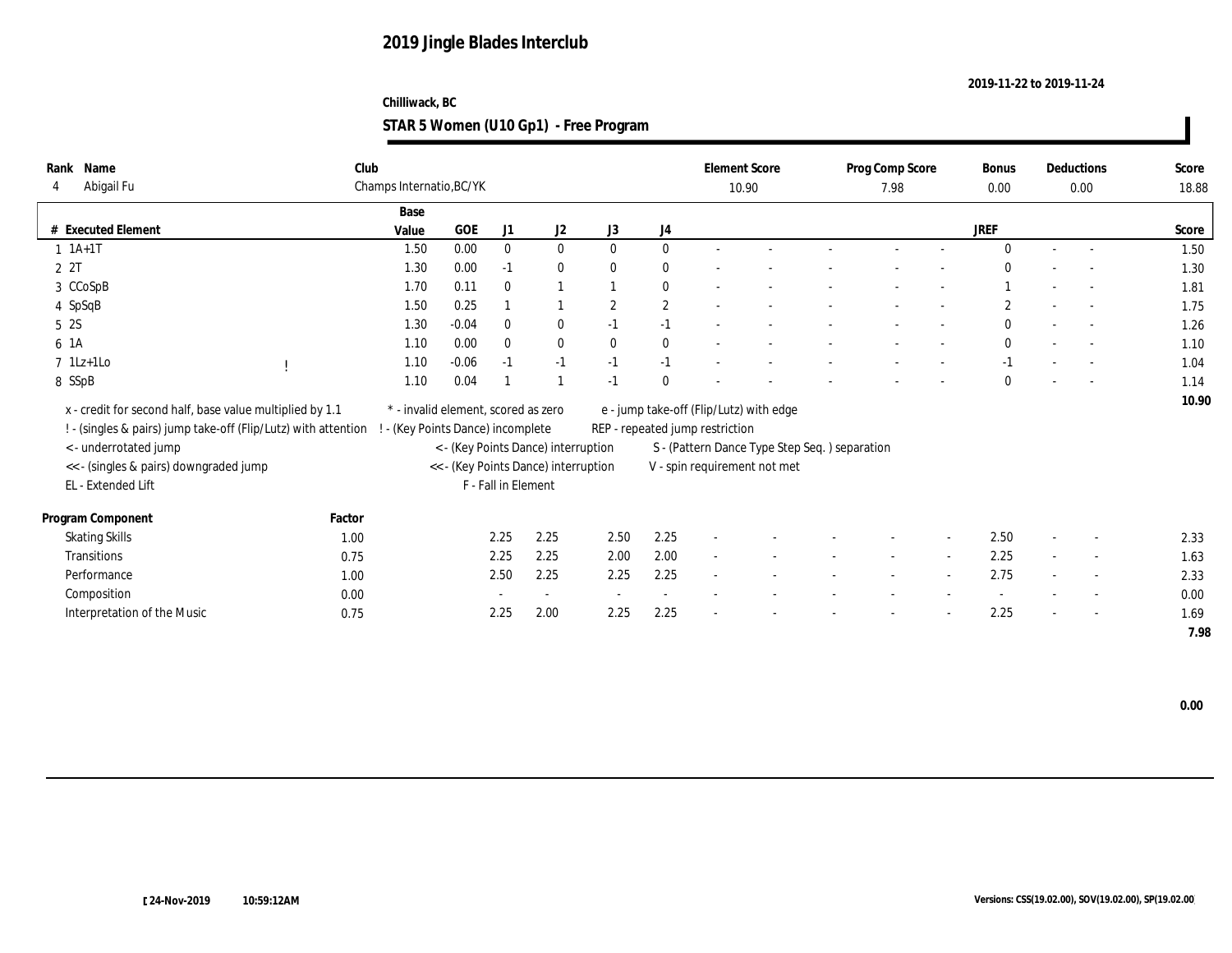#### **Chilliwack, BC STAR 5 Women (U10 Gp1) - Free Program**

| Rank Name                                                      | Club                |                                     |                     |                                      |                |              |                                 | <b>Element Score</b>                           | Prog Comp Score |        | Bonus        |                          | Deductions               | Score |
|----------------------------------------------------------------|---------------------|-------------------------------------|---------------------|--------------------------------------|----------------|--------------|---------------------------------|------------------------------------------------|-----------------|--------|--------------|--------------------------|--------------------------|-------|
| Maria Baltchougova<br>-5                                       | Coquitlam SC, BC/YK |                                     |                     |                                      |                |              |                                 | 9.85                                           | 8.38            |        | 0.00         |                          | 0.40                     | 17.83 |
|                                                                | Base                |                                     |                     |                                      |                |              |                                 |                                                |                 |        |              |                          |                          |       |
| # Executed Element                                             | Value               | GOE                                 | J1                  | J2                                   | J3             | J4           |                                 |                                                |                 |        | <b>JREF</b>  |                          |                          | Score |
| $1 \t1A+1T$                                                    | 1.50                | 0.11                                | $\mathbf{1}$        | $\bf{0}$                             | $\overline{1}$ | $\mathbf{1}$ |                                 |                                                |                 |        |              | $\sim$                   | $\sim$                   | 1.61  |
| $2$ 1Lz+1Lo                                                    | 1.10                | 0.02                                | $\bf{0}$            | $\bf{0}$                             |                |              |                                 |                                                |                 |        |              |                          |                          | 1.12  |
| $3$ 2Lo<                                                       | 1.36                | $-0.68$                             | $-5$                | $-5$                                 | $-5$           | $-5$         |                                 |                                                |                 |        | $-5$         |                          |                          | 0.68  |
| 4 CCoSpB                                                       | 1.70                | 0.00                                | $-1$                | $-1$                                 | -1             | $\mathbf{0}$ |                                 |                                                |                 |        |              | $\sim$                   |                          | 1.70  |
| 5 SpSqB                                                        | 1.50                | $-0.15$                             | $-1$                | $-1$                                 | $-2$           | $-1$         |                                 |                                                |                 |        | $-1$         |                          |                          | 1.35  |
| 6 2S                                                           | 1.30                | $-0.65$                             | $-5$                | $-5$                                 | $-5$           | $-5$         |                                 |                                                |                 | $\sim$ | $-5$         | $\sim$                   |                          | 0.65  |
| 7 1A                                                           | 1.10                | 0.04                                | $\bf{0}$            | $\bf{0}$                             | $\overline{1}$ | $\mathbf{1}$ |                                 |                                                |                 |        | $\mathbf{0}$ |                          | $\sim$                   | 1.14  |
| 8 FCSpB                                                        | 1.60                | 0.00                                | $\theta$            | $\bf{0}$                             | $\mathbf{0}$   | $\Omega$     |                                 |                                                |                 |        | $\bf{0}$     |                          |                          | 1.60  |
| x - credit for second half, base value multiplied by 1.1       |                     | * - invalid element, scored as zero |                     |                                      |                |              |                                 | e - jump take-off (Flip/Lutz) with edge        |                 |        |              |                          |                          | 9.85  |
| ! - (singles & pairs) jump take-off (Flip/Lutz) with attention |                     | ! - (Key Points Dance) incomplete   |                     |                                      |                |              | REP - repeated jump restriction |                                                |                 |        |              |                          |                          |       |
| < - underrotated jump                                          |                     |                                     |                     | < - (Key Points Dance) interruption  |                |              |                                 | S - (Pattern Dance Type Step Seq. ) separation |                 |        |              |                          |                          |       |
| << - (singles & pairs) downgraded jump                         |                     |                                     |                     | << - (Key Points Dance) interruption |                |              |                                 | V - spin requirement not met                   |                 |        |              |                          |                          |       |
| EL - Extended Lift                                             |                     |                                     | F - Fall in Element |                                      |                |              |                                 |                                                |                 |        |              |                          |                          |       |
|                                                                |                     |                                     |                     |                                      |                |              |                                 |                                                |                 |        |              |                          |                          |       |
| Program Component                                              | Factor              |                                     |                     |                                      |                |              |                                 |                                                |                 |        |              |                          |                          |       |
| <b>Skating Skills</b>                                          | 1.00                |                                     | 2.25                | 2.25                                 | 2.25           | 2.25         | $\sim$                          |                                                |                 |        | 2.25         |                          | $\sim$                   | 2.25  |
| Transitions                                                    | 0.75                |                                     | 2.25                | 2.50                                 | 2.00           | 2.25         | $\sim$                          |                                                |                 |        | 2.50         |                          | $\sim$                   | 1.75  |
| Performance                                                    | 1.00                |                                     | 2.50                | 2.75                                 | 2.50           | 2.50         | $\sim$                          |                                                |                 |        | 2.50         | $\overline{\phantom{a}}$ | $\sim$                   | 2.50  |
| Composition                                                    | 0.00                |                                     |                     | $\sim$                               | $\sim$         | $\sim$       |                                 |                                                |                 |        |              |                          | $\overline{\phantom{a}}$ | 0.00  |
| Interpretation of the Music                                    | 0.75                |                                     | 2.50                | 2.75                                 | 2.25           | 2.50         | $\overline{\phantom{a}}$        |                                                |                 |        | 2.50         |                          | $\overline{\phantom{a}}$ | 1.88  |
|                                                                |                     |                                     |                     |                                      |                |              |                                 |                                                |                 |        |              |                          |                          | 8.38  |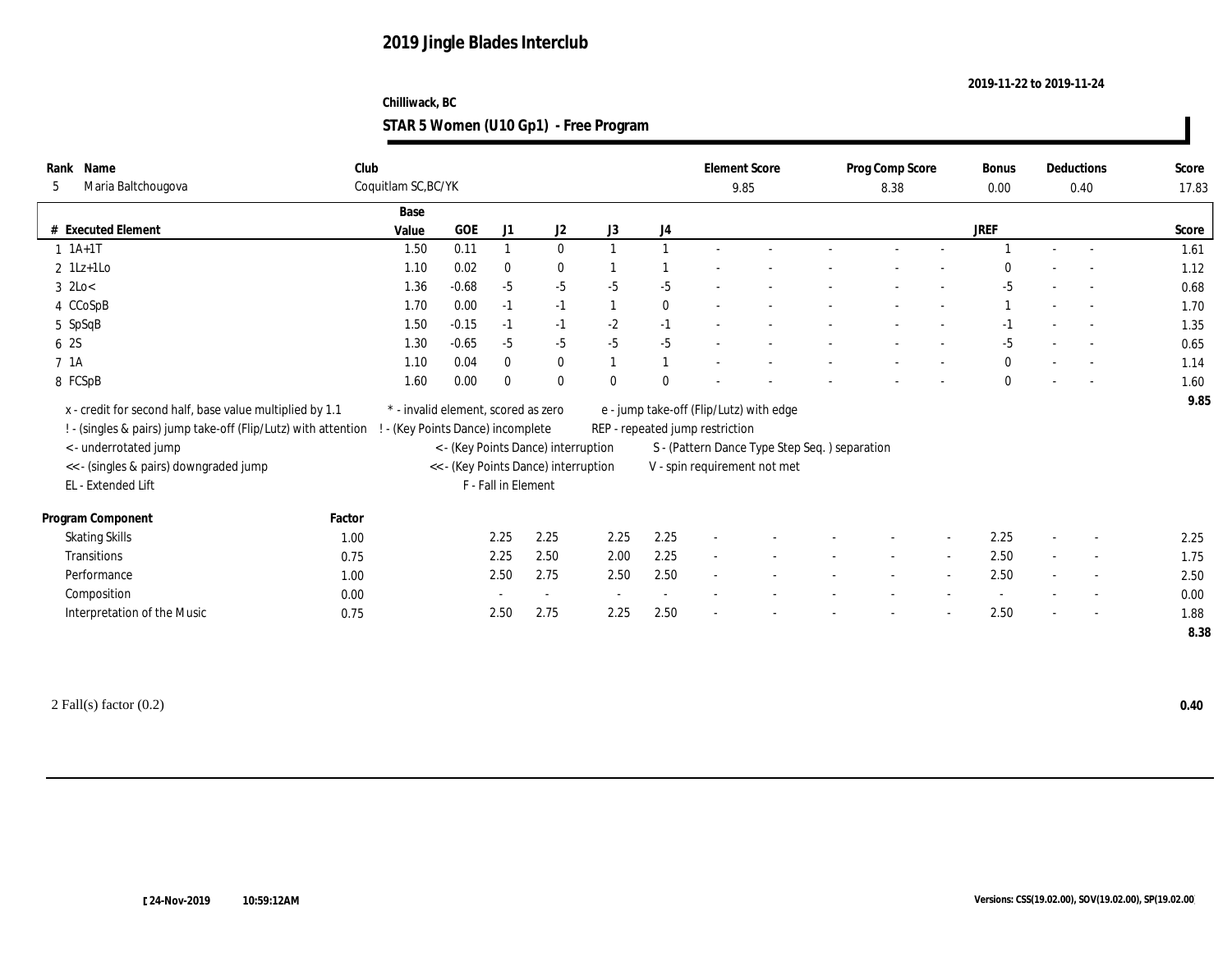#### **Chilliwack, BC STAR 5 Women (U10 Gp1) - Free Program**

| Rank Name                                                      | Club   |                                     |         |                     |                                      |                |              |                                 | <b>Element Score</b>                          | Prog Comp Score | Bonus        | Deductions               | Score |
|----------------------------------------------------------------|--------|-------------------------------------|---------|---------------------|--------------------------------------|----------------|--------------|---------------------------------|-----------------------------------------------|-----------------|--------------|--------------------------|-------|
| Gloria Han<br>6                                                |        | Coquitlam SC, BC/YK                 |         |                     |                                      |                |              |                                 | 8.54                                          | 8.32            | 0.00         | 0.20                     | 16.66 |
|                                                                |        | Base                                |         |                     |                                      |                |              |                                 |                                               |                 |              |                          |       |
| # Executed Element                                             |        | Value                               | GOE     | J1                  | J2                                   | J3             | J4           |                                 |                                               |                 | <b>JREF</b>  |                          | Score |
| $1 \tIF+SEQ+1T^*$                                              |        | 0.40                                | $-0.05$ | $-1$                | $\bf{0}$                             | $-1$           | $-1$         |                                 |                                               |                 | $-1$         |                          | 0.35  |
| $2 \; 1A+1T$                                                   |        | 1.50                                | 0.00    | $\bf{0}$            | $\bf{0}$                             | $\mathbf{0}$   | $\mathbf{0}$ |                                 |                                               |                 | $\Omega$     |                          | 1.50  |
| 3 CCoSpB                                                       |        | 1.70                                | 0.00    | $\mathbf{0}$        | $\bf{0}$                             | $-1$           | $\bf{0}$     |                                 |                                               |                 | $\mathbf{0}$ |                          | 1.70  |
| $4$ 1Lz                                                        |        | 0.60                                | $-0.06$ | $-1$                | $-1$                                 | $-1$           | $-1$         |                                 |                                               |                 | $-1$         |                          | 0.54  |
| 5 SpSqB                                                        |        | 1.50                                | 0.10    | $\bf{0}$            | $\bf{0}$                             | $\overline{1}$ | $\mathbf{2}$ |                                 |                                               |                 |              |                          | 1.60  |
| 6 2S                                                           |        | 1.30                                | $-0.65$ | $-5$                | $-5$                                 | $-5$           | $-5$         |                                 |                                               |                 | $-5$         |                          | 0.65  |
| 7 1A                                                           |        | 1.10                                | 0.00    | $\bf{0}$            | $\bf{0}$                             | $\overline{1}$ | $\bf{0}$     |                                 |                                               |                 | $\mathbf{0}$ | $\sim$                   | 1.10  |
| 8 SSpB                                                         |        | 1.10                                | 0.00    | $\mathbf{0}$        | $\mathbf{0}$                         | $\mathbf{0}$   |              |                                 |                                               |                 | $\mathbf{0}$ |                          | 1.10  |
| x - credit for second half, base value multiplied by 1.1       |        | * - invalid element, scored as zero |         |                     |                                      |                |              |                                 | e - jump take-off (Flip/Lutz) with edge       |                 |              |                          | 8.54  |
| ! - (singles & pairs) jump take-off (Flip/Lutz) with attention |        | ! - (Key Points Dance) incomplete   |         |                     |                                      |                |              | REP - repeated jump restriction |                                               |                 |              |                          |       |
| <- underrotated jump                                           |        |                                     |         |                     | < - (Key Points Dance) interruption  |                |              |                                 | S - (Pattern Dance Type Step Seq.) separation |                 |              |                          |       |
| << - (singles & pairs) downgraded jump                         |        |                                     |         |                     | << - (Key Points Dance) interruption |                |              |                                 | V - spin requirement not met                  |                 |              |                          |       |
| EL - Extended Lift                                             |        |                                     |         | F - Fall in Element |                                      |                |              |                                 |                                               |                 |              |                          |       |
|                                                                |        |                                     |         |                     |                                      |                |              |                                 |                                               |                 |              |                          |       |
| Program Component                                              | Factor |                                     |         |                     |                                      |                |              |                                 |                                               |                 |              |                          |       |
| <b>Skating Skills</b>                                          | 1.00   |                                     |         | 2.25                | 2.25                                 | 2.25           | 2.25         | $\sim$                          |                                               |                 | 2.25         |                          | 2.25  |
| Transitions                                                    | 0.75   |                                     |         | 2.25                | 2.50                                 | 2.00           | 2.25         | $\sim$                          |                                               |                 | 2.25         | $\overline{a}$           | 1.69  |
| Performance                                                    | 1.00   |                                     |         | 2.50                | 2.50                                 | 2.50           | 2.50         |                                 |                                               |                 | 2.50         | $\overline{\phantom{a}}$ | 2.50  |
| Composition                                                    | 0.00   |                                     |         |                     | $\sim$                               | $\sim$         | $\sim$       |                                 |                                               |                 |              | $\overline{\phantom{a}}$ | 0.00  |
| Interpretation of the Music                                    | 0.75   |                                     |         | 2.25                | 2.50                                 | 2.50           | 2.50         | ÷                               |                                               |                 | 2.50         |                          | 1.88  |
|                                                                |        |                                     |         |                     |                                      |                |              |                                 |                                               |                 |              |                          | 8.32  |
|                                                                |        |                                     |         |                     |                                      |                |              |                                 |                                               |                 |              |                          |       |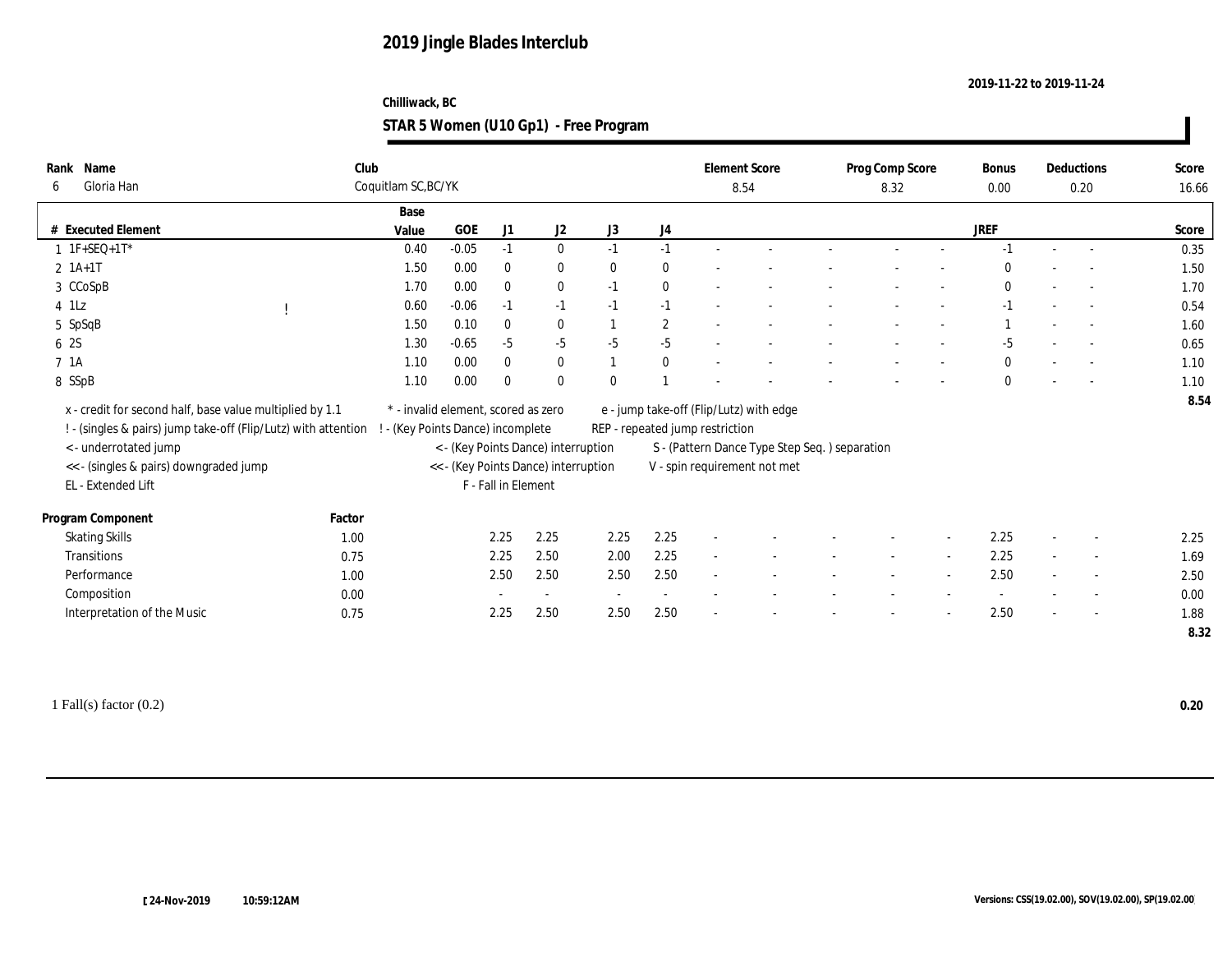#### **Chilliwack, BC STAR 5 Women (U10 Gp1) - Free Program**

| Name<br>Rank<br>Elliana Liu                                                                      | Club         | Connaught SC, BC/YK                 |         |                     |                                      |                |                | <b>Element Score</b><br>8.86            |                                               | Prog Comp Score<br>7.97 |                          | Bonus<br>$0.00\,$ |        | Deductions<br>0.40       | Score<br>16.43 |
|--------------------------------------------------------------------------------------------------|--------------|-------------------------------------|---------|---------------------|--------------------------------------|----------------|----------------|-----------------------------------------|-----------------------------------------------|-------------------------|--------------------------|-------------------|--------|--------------------------|----------------|
|                                                                                                  |              | Base                                |         |                     |                                      |                |                |                                         |                                               |                         |                          |                   |        |                          |                |
| # Executed Element                                                                               |              | Value                               | GOE     | J1                  | J2                                   | J3             | J4             |                                         |                                               |                         |                          | <b>JREF</b>       |        |                          | Score          |
| $1 \t1A+1T$                                                                                      |              | 1.50                                | 0.00    | $\mathbf{0}$        | $\bf{0}$                             | $\mathbf{0}$   | $\mathbf{0}$   |                                         |                                               |                         |                          | $\Omega$          | $\sim$ | $\sim$                   | 1.50           |
| $2$ 1Lz+1Lo                                                                                      |              | 1.10                                | $-0.06$ | $-1$                | $-1$                                 | $-1$           | $-1$           |                                         |                                               |                         |                          | -1                |        |                          | 1.04           |
| $3 \, 2S <$                                                                                      |              | 1.04                                | $-0.52$ | $-5$                | $-5$                                 | $-5$           | $-5$           |                                         |                                               |                         |                          | $-5$              |        |                          | 0.52           |
| $4$ 2Lo $<$                                                                                      |              | 1.36                                | $-0.27$ | $-2$                | $-2$                                 | $-1$           | $-2$           | $\sim$                                  |                                               |                         |                          | $-2$              | $\sim$ | $\sim$                   | 1.09           |
| 5 FCSpB                                                                                          |              | 1.60                                | $-0.21$ | $-2$                | $-1$                                 | $-1$           | $-2$           |                                         |                                               |                         |                          | $-1$              |        |                          | 1.39           |
| 6 SpSqB                                                                                          |              | 1.50                                | 0.10    | $\bf{0}$            | $\overline{1}$                       | $\mathbf{1}$   |                |                                         |                                               |                         | $\overline{\phantom{a}}$ | $\mathbf{0}$      |        | $\sim$                   | 1.60           |
| $7$ 1A $<$                                                                                       |              | 0.88                                | $-0.44$ | $-5$                | $-5$                                 | $-5$           | $-5$           |                                         |                                               |                         |                          | $-5$              |        | $\overline{\phantom{a}}$ | 0.44           |
| 8 CCoSpB (V)                                                                                     |              | 1.28                                | 0.00    | $-1$                | $\mathbf{0}$                         | $\theta$       | $\mathbf{0}$   |                                         |                                               |                         |                          | $\mathbf{0}$      |        |                          | 1.28           |
| x - credit for second half, base value multiplied by 1.1                                         |              | * - invalid element, scored as zero |         |                     |                                      |                |                | e - jump take-off (Flip/Lutz) with edge |                                               |                         |                          |                   |        |                          | 8.86           |
| ! - (singles & pairs) jump take-off (Flip/Lutz) with attention ! - (Key Points Dance) incomplete |              |                                     |         |                     |                                      |                |                | REP - repeated jump restriction         |                                               |                         |                          |                   |        |                          |                |
| <- underrotated jump                                                                             |              |                                     |         |                     | < - (Key Points Dance) interruption  |                |                |                                         | S - (Pattern Dance Type Step Seq.) separation |                         |                          |                   |        |                          |                |
| << - (singles & pairs) downgraded jump                                                           |              |                                     |         |                     | << - (Key Points Dance) interruption |                |                | V - spin requirement not met            |                                               |                         |                          |                   |        |                          |                |
| EL - Extended Lift                                                                               |              |                                     |         | F - Fall in Element |                                      |                |                |                                         |                                               |                         |                          |                   |        |                          |                |
|                                                                                                  |              |                                     |         |                     |                                      |                |                |                                         |                                               |                         |                          |                   |        |                          |                |
|                                                                                                  | Factor       |                                     |         |                     |                                      |                |                |                                         |                                               |                         |                          |                   |        |                          |                |
| Program Component                                                                                |              |                                     |         |                     |                                      |                |                |                                         |                                               |                         |                          | 2.25              |        |                          |                |
| <b>Skating Skills</b><br><b>Transitions</b>                                                      | 1.00         |                                     |         | 2.25                | 2.00                                 | 2.25           | 1.75           | $\sim$                                  |                                               | $\sim$                  | $\sim$                   |                   | $\sim$ | $\sim$                   | 2.17           |
| Performance                                                                                      | 0.75         |                                     |         | 2.00                | 2.25                                 | 2.50           | 2.00           |                                         |                                               |                         |                          | 2.50              |        | $\overline{\phantom{a}}$ | 1.69           |
|                                                                                                  | 1.00         |                                     |         | 2.25                | 1.75<br>$\sim$                       | 2.50<br>$\sim$ | 2.50<br>$\sim$ |                                         |                                               |                         |                          | 2.50              |        | $\overline{\phantom{a}}$ | 2.42           |
| Composition<br>Interpretation of the Music                                                       | 0.00<br>0.75 |                                     |         | 2.50                | 1.75                                 | 2.25           | 2.25           |                                         |                                               |                         |                          | 2.25              |        | $\overline{\phantom{a}}$ | 0.00<br>1.69   |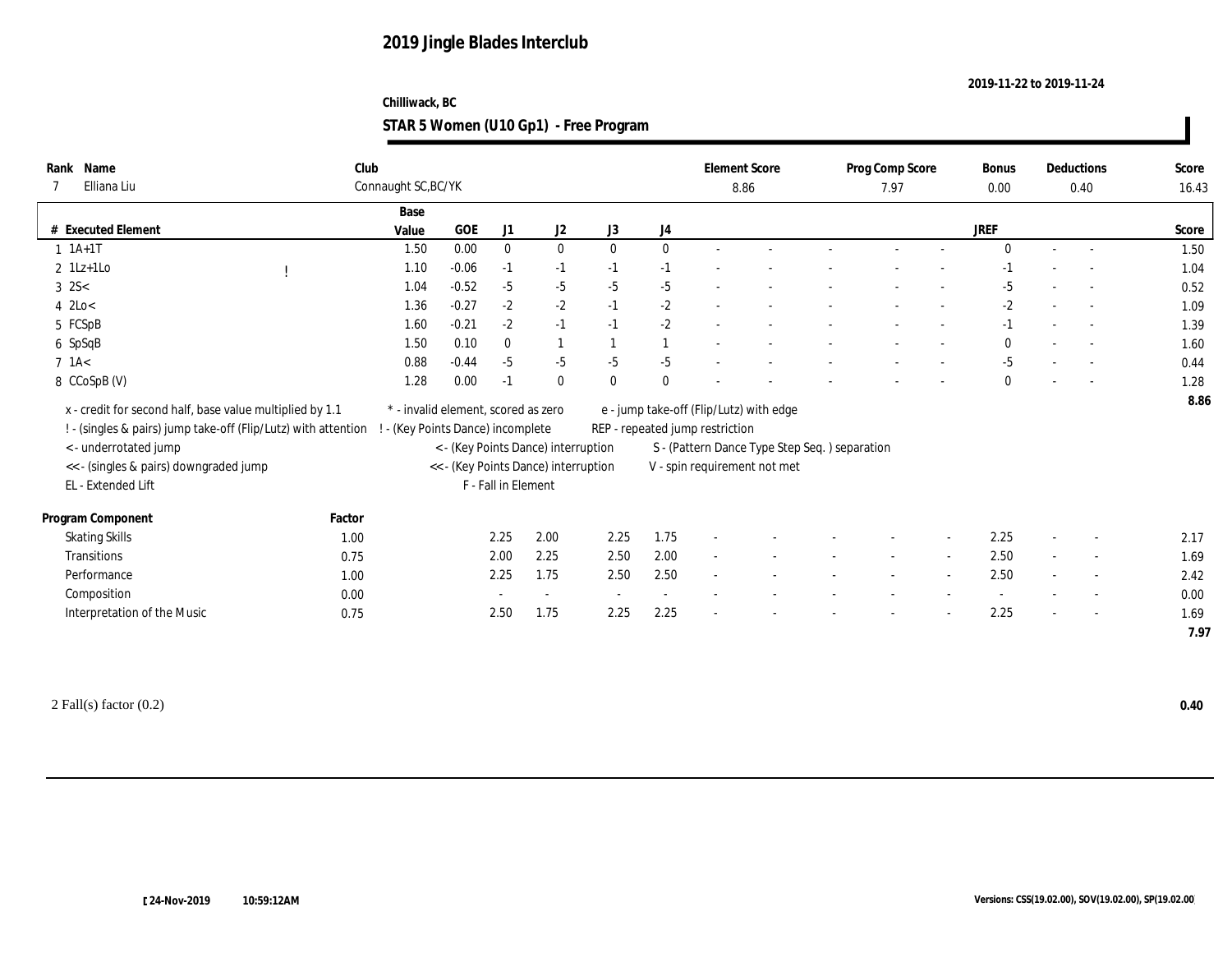#### **Chilliwack, BC STAR 5 Women (U10 Gp1) - Free Program**

| Name<br>Rank                                                                                     | Club            |                                      |                     |                |              |              | <b>Element Score</b>            |                                               | Prog Comp Score |                          | Bonus          |        | Deductions               | Score |
|--------------------------------------------------------------------------------------------------|-----------------|--------------------------------------|---------------------|----------------|--------------|--------------|---------------------------------|-----------------------------------------------|-----------------|--------------------------|----------------|--------|--------------------------|-------|
| Michelle Li<br>8                                                                                 | Inlet SC, BC/YK |                                      |                     |                |              |              | 8.81                            |                                               | 6.75            |                          | $0.00\,$       |        | 0.40                     | 15.16 |
|                                                                                                  | Base            |                                      |                     |                |              |              |                                 |                                               |                 |                          |                |        |                          |       |
| # Executed Element                                                                               | Value           | <b>GOE</b>                           | J1                  | J <sub>2</sub> | J3           | J4           |                                 |                                               |                 |                          | <b>JREF</b>    |        |                          | Score |
| $1 \t1A+1T$                                                                                      | 1.50            | $-0.11$                              | $-1$                | $-1$           | $-1$         | $\mathbf{0}$ |                                 |                                               |                 |                          | $-1$           | $\sim$ |                          | 1.39  |
| $2$ SpSqB                                                                                        | 1.50            | 0.20                                 |                     |                |              | $\mathbf{2}$ |                                 |                                               |                 |                          | $\overline{2}$ |        |                          | 1.70  |
| $3 \, 2S <$                                                                                      | 1.04            | $-0.52$                              | $-5$                | $-5$           | $-5$         | $-5$         |                                 |                                               |                 |                          | $-5$           |        |                          | 0.52  |
| $4$ 1A                                                                                           | 1.10            | 0.00                                 | $\bf{0}$            | $\bf{0}$       | $-1$         | $\bf{0}$     |                                 |                                               |                 |                          | $\mathbf{0}$   |        | $\overline{\phantom{a}}$ | 1.10  |
| 5 CCoSpB                                                                                         | 1.70            | 0.00                                 | $-2$                | $\bf{0}$       | $\mathbf{0}$ | $\bf{0}$     |                                 |                                               |                 |                          | $\mathbf{0}$   |        | $\overline{\phantom{a}}$ | 1.70  |
| $6$ 1Lz+1Lo                                                                                      | 1.10            | 0.00                                 | $\bf{0}$            | $\bf{0}$       | $\mathbf{0}$ | $\bf{0}$     |                                 |                                               |                 |                          | $\mathbf{0}$   |        | $\overline{\phantom{a}}$ | 1.10  |
| $7 \text{ } 2T <$                                                                                | 0.40            | $-0.20$                              | $-5$                | $-5$           | $-5$         | $-5$         |                                 |                                               |                 |                          | $-5$           |        |                          | 0.20  |
| 8 SSpB                                                                                           | 1.10            | 0.00                                 | $\mathbf{0}$        | $\bf{0}$       |              | $\mathbf{0}$ |                                 |                                               |                 |                          | $\bf{0}$       |        |                          | 1.10  |
| x - credit for second half, base value multiplied by 1.1                                         |                 | * - invalid element, scored as zero  |                     |                |              |              |                                 | e - jump take-off (Flip/Lutz) with edge       |                 |                          |                |        |                          | 8.81  |
| ! - (singles & pairs) jump take-off (Flip/Lutz) with attention ! - (Key Points Dance) incomplete |                 |                                      |                     |                |              |              | REP - repeated jump restriction |                                               |                 |                          |                |        |                          |       |
| <- underrotated jump                                                                             |                 | < - (Key Points Dance) interruption  |                     |                |              |              |                                 | S - (Pattern Dance Type Step Seq.) separation |                 |                          |                |        |                          |       |
| << - (singles & pairs) downgraded jump                                                           |                 | << - (Key Points Dance) interruption |                     |                |              |              |                                 | V - spin requirement not met                  |                 |                          |                |        |                          |       |
| EL - Extended Lift                                                                               |                 |                                      | F - Fall in Element |                |              |              |                                 |                                               |                 |                          |                |        |                          |       |
|                                                                                                  |                 |                                      |                     |                |              |              |                                 |                                               |                 |                          |                |        |                          |       |
| Program Component                                                                                | Factor          |                                      |                     |                |              |              |                                 |                                               |                 |                          |                |        |                          |       |
| <b>Skating Skills</b>                                                                            | 1.00            |                                      | 2.00                | 2.00           | 1.75         | 2.00         | $\overline{\phantom{a}}$        |                                               |                 |                          | 1.75           |        | $\overline{\phantom{a}}$ | 1.92  |
| Transitions                                                                                      | 0.75            |                                      | 1.75                | 1.75           | 1.50         | 1.75         | $\sim$                          |                                               | $\sim$          | $\sim$                   | 2.00           | $\sim$ | $\sim$                   | 1.31  |
| Performance                                                                                      | 1.00            |                                      | 2.25                | 2.00           | 1.75         | 2.00         |                                 |                                               |                 | $\overline{\phantom{a}}$ | 2.25           |        | $\overline{\phantom{a}}$ | 2.08  |
| Composition                                                                                      | 0.00            |                                      |                     | $\sim$         | $\sim$       |              |                                 |                                               |                 |                          | $\sim$         |        | $\sim$                   | 0.00  |
| Interpretation of the Music                                                                      | 0.75            |                                      | 1.75                | 1.75           | 1.75         | 2.25         |                                 |                                               |                 |                          | 2.25           |        | $\sim$                   | 1.44  |
|                                                                                                  |                 |                                      |                     |                |              |              |                                 |                                               |                 |                          |                |        |                          | 6.75  |
|                                                                                                  |                 |                                      |                     |                |              |              |                                 |                                               |                 |                          |                |        |                          |       |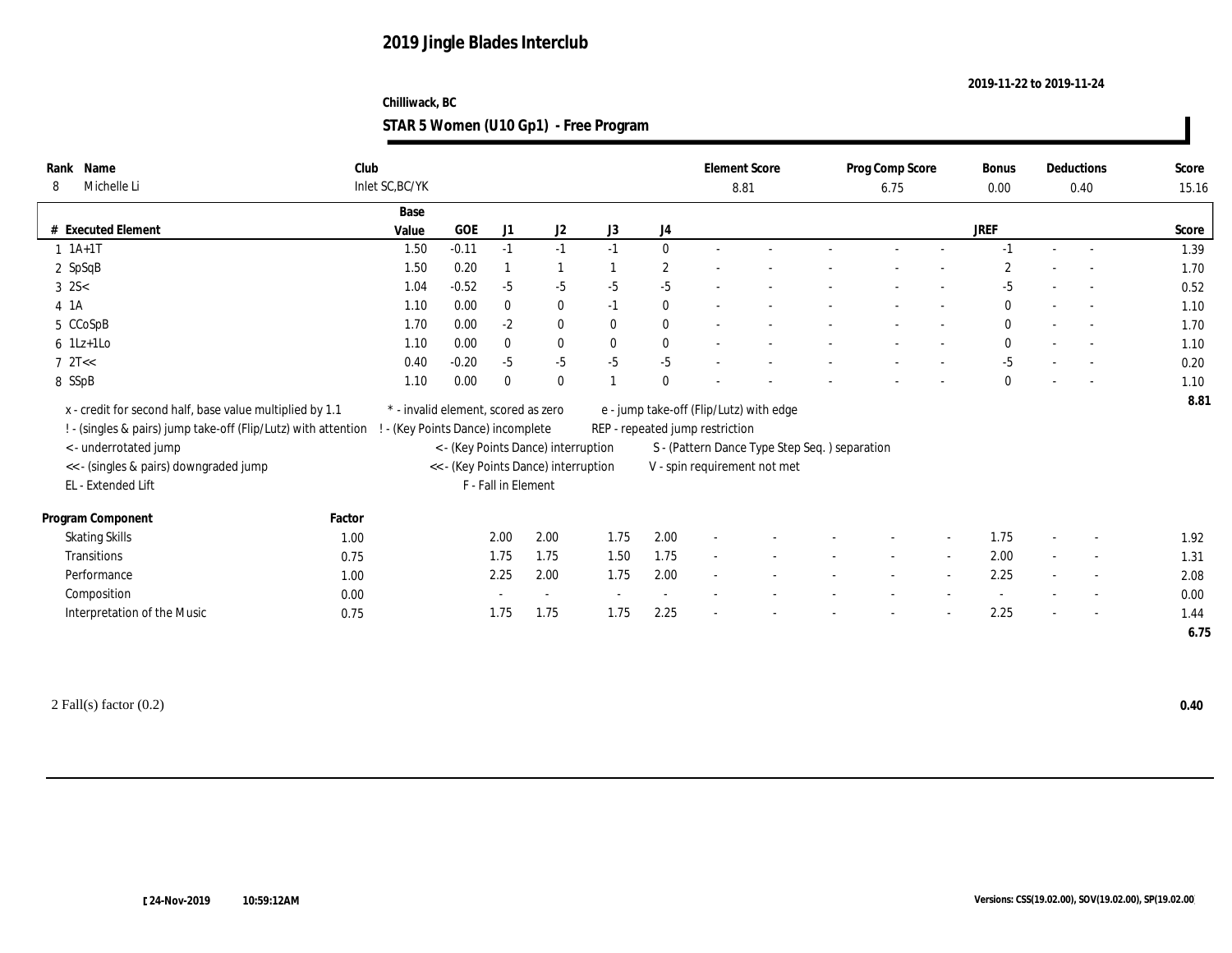#### **Chilliwack, BC STAR 5 Women (U10 Gp1) - Free Program**

| Name<br>Rank                                                   | Club   |                                     |         |                     |                                      |              |              | <b>Element Score</b>            |                                               | Prog Comp Score |                          | Bonus        |                          | Deductions               | Score |
|----------------------------------------------------------------|--------|-------------------------------------|---------|---------------------|--------------------------------------|--------------|--------------|---------------------------------|-----------------------------------------------|-----------------|--------------------------|--------------|--------------------------|--------------------------|-------|
| Tianna Li<br>9                                                 |        | Coquitlam SC, BC/YK                 |         |                     |                                      |              |              |                                 | 8.03                                          | 6.95            |                          | 0.00         |                          | 0.40                     | 14.58 |
|                                                                |        | Base                                |         |                     |                                      |              |              |                                 |                                               |                 |                          |              |                          |                          |       |
| # Executed Element                                             |        | Value                               | GOE     | J1                  | J2                                   | J3           | J4           |                                 |                                               |                 |                          | JREF         |                          |                          | Score |
| $1 \t1A$                                                       |        | 1.10                                | $-0.55$ | $-5$                | $-5$                                 | $-5$         | $-5$         |                                 |                                               |                 |                          | $-5$         |                          |                          | 0.55  |
| $2$ 1Lz+1Lo                                                    |        | 1.10                                | 0.00    | $\mathbf{0}$        | $\bf{0}$                             | $\mathbf{0}$ | $\mathbf{0}$ |                                 |                                               |                 |                          | $\Omega$     |                          |                          | 1.10  |
| 3 FCSpB                                                        |        | 1.60                                | $-0.21$ | $-1$                | $-1$                                 | $-2$         | $-2$         |                                 |                                               |                 |                          | $-1$         |                          |                          | 1.39  |
| 4 2T                                                           |        | 1.30                                | $-0.65$ | $-5$                | $-5$                                 | $-5$         | $-5$         |                                 |                                               |                 |                          | $-5$         |                          |                          | 0.65  |
| 5 SpSqB                                                        |        | 1.50                                | 0.00    | $\mathbf{0}$        | $\bf{0}$                             | $\theta$     | $\bf{0}$     |                                 |                                               |                 |                          |              |                          |                          | 1.50  |
| 6 1F                                                           |        | 0.50                                | 0.00    | $\mathbf{0}$        | $\mathbf{0}$                         | $\mathbf{0}$ | $\mathbf{0}$ |                                 |                                               |                 |                          | $\mathbf{0}$ |                          |                          | 0.50  |
| $7$ 1A+REP                                                     |        | 0.77                                | $-0.07$ | $\mathbf{0}$        | $-1$                                 | $-1$         | $-1$         |                                 |                                               |                 |                          | $\mathbf{0}$ |                          | $\overline{\phantom{a}}$ | 0.70  |
| 8 CCoSpB                                                       |        | 1.70                                | $-0.06$ | $-1$                | $\bf{0}$                             | $-1$         | $\mathbf{0}$ |                                 |                                               |                 |                          | $\mathbf{0}$ |                          |                          | 1.64  |
| x - credit for second half, base value multiplied by 1.1       |        | * - invalid element, scored as zero |         |                     |                                      |              |              |                                 | e - jump take-off (Flip/Lutz) with edge       |                 |                          |              |                          |                          | 8.03  |
| ! - (singles & pairs) jump take-off (Flip/Lutz) with attention |        | - (Key Points Dance) incomplete     |         |                     |                                      |              |              | REP - repeated jump restriction |                                               |                 |                          |              |                          |                          |       |
| < - underrotated jump                                          |        |                                     |         |                     | < - (Key Points Dance) interruption  |              |              |                                 | S - (Pattern Dance Type Step Seq.) separation |                 |                          |              |                          |                          |       |
| << - (singles & pairs) downgraded jump                         |        |                                     |         |                     | << - (Key Points Dance) interruption |              |              |                                 | V - spin requirement not met                  |                 |                          |              |                          |                          |       |
| EL - Extended Lift                                             |        |                                     |         | F - Fall in Element |                                      |              |              |                                 |                                               |                 |                          |              |                          |                          |       |
|                                                                |        |                                     |         |                     |                                      |              |              |                                 |                                               |                 |                          |              |                          |                          |       |
| Program Component                                              | Factor |                                     |         |                     |                                      |              |              |                                 |                                               |                 |                          |              |                          |                          |       |
| <b>Skating Skills</b>                                          | 1.00   |                                     |         | 2.25                | 2.00                                 | 2.00         | 2.00         |                                 |                                               |                 |                          | 2.00         |                          |                          | 2.00  |
| Transitions                                                    | 0.75   |                                     |         | 1.75                | 1.75                                 | 1.75         | 2.00         | $\sim$                          |                                               |                 | $\sim$                   | 1.75         | $\sim$                   | $\overline{a}$           | 1.31  |
| Performance                                                    | 1.00   |                                     |         | 2.00                | 1.75                                 | 2.00         | 2.25         | $\overline{\phantom{a}}$        |                                               |                 | $\overline{\phantom{a}}$ | 2.25         | $\overline{\phantom{a}}$ | $\sim$                   | 2.08  |
| Composition                                                    | 0.00   |                                     |         |                     | $\sim$                               | $\sim$       | $\sim$       |                                 |                                               |                 |                          | $\sim$       |                          | $\sim$                   | 0.00  |
| Interpretation of the Music                                    | 0.75   |                                     |         | 2.00                | 1.75                                 | 2.00         | 2.25         | ÷                               |                                               |                 | $\overline{\phantom{a}}$ | 2.25         |                          | $\sim$                   | 1.56  |
|                                                                |        |                                     |         |                     |                                      |              |              |                                 |                                               |                 |                          |              |                          |                          | 6.95  |
|                                                                |        |                                     |         |                     |                                      |              |              |                                 |                                               |                 |                          |              |                          |                          |       |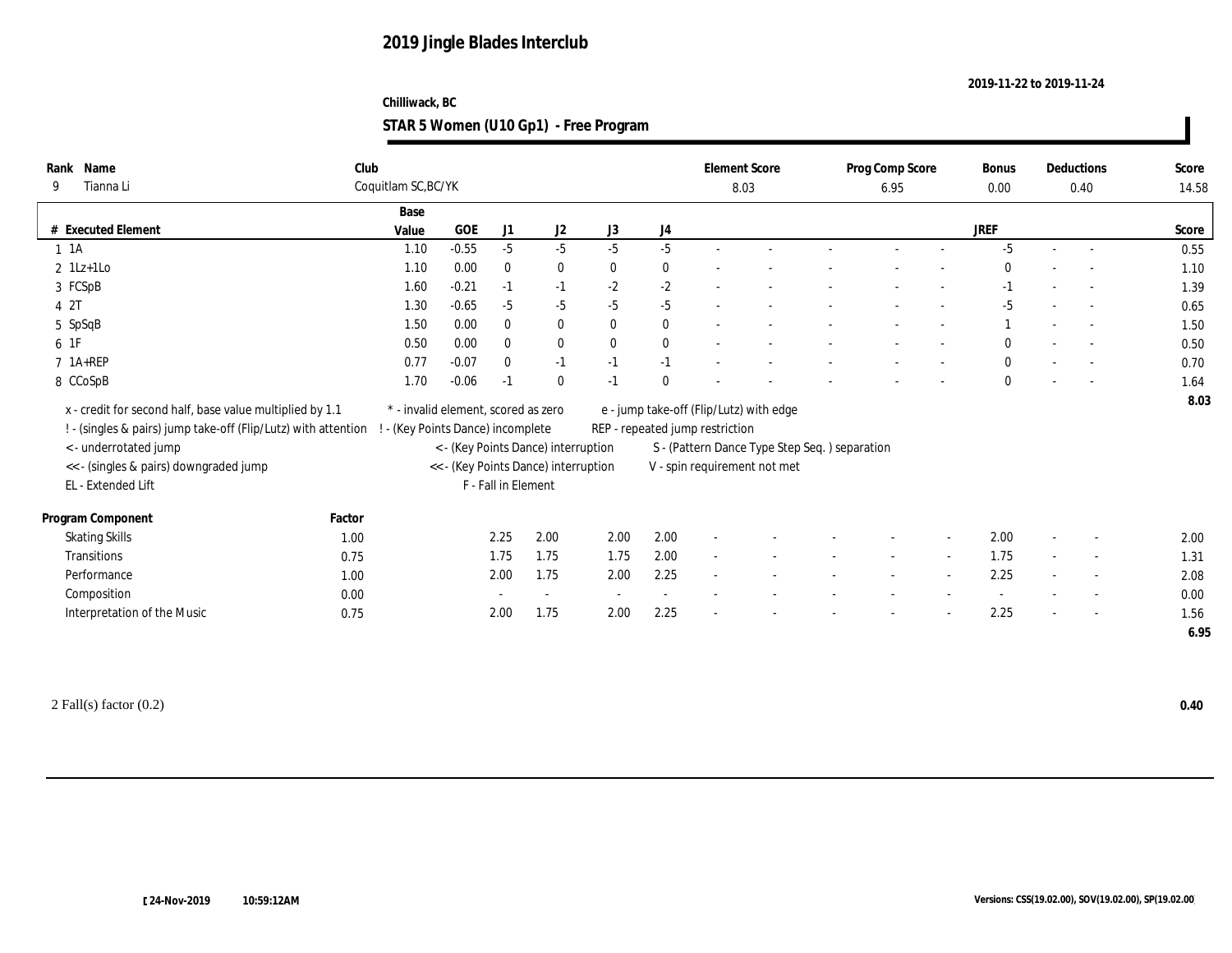#### **Chilliwack, BC STAR 5 Women (U10 Gp1) - Free Program**

| Name<br>Rank                                                   | Club                              |                                     |                     |                                      |              |              |                                 | <b>Element Score</b>                          | Prog Comp Score |        | Bonus        |        | Deductions               | Score |
|----------------------------------------------------------------|-----------------------------------|-------------------------------------|---------------------|--------------------------------------|--------------|--------------|---------------------------------|-----------------------------------------------|-----------------|--------|--------------|--------|--------------------------|-------|
| Tia Lightfoot<br>10                                            | Connaught SC, BC/YK               |                                     |                     |                                      |              |              |                                 | 5.95                                          | 6.34            |        | 0.00         |        | 1.00                     | 11.29 |
|                                                                | Base                              |                                     |                     |                                      |              |              |                                 |                                               |                 |        |              |        |                          |       |
| # Executed Element                                             | Value                             | $_{\rm GOE}$                        | J1                  | J2                                   | J3           | J4           |                                 |                                               |                 |        | <b>JREF</b>  |        |                          | Score |
| $1$ 1A $<$                                                     | 0.88                              | $-0.44$                             | $-5$                | $-5$                                 | $-5$         | $-5$         |                                 |                                               |                 |        | $-5$         | $\sim$ |                          | 0.44  |
| $2$ 1Lo+1Lo                                                    | 1.00                              | 0.00                                | $\bf{0}$            | $-1$                                 | $\mathbf{0}$ | $\bf{0}$     |                                 |                                               |                 |        | $\Omega$     |        | $\overline{a}$           | 1.00  |
| 3 CCoSpB (V)                                                   | 1.28                              | $-0.13$                             | $-1$                | $-1$                                 | $-1$         | $-1$         |                                 |                                               |                 |        | $-1$         |        |                          | 1.15  |
| 4 SpSqB                                                        | 1.50                              | $-0.20$                             | $-1$                | $-1$                                 | $-2$         | $-2$         |                                 |                                               |                 |        | $\mathbf{0}$ |        |                          | 1.30  |
| $5$ $1$ Lz                                                     | 0.60                              | $-0.06$                             | $-1$                | $-1$                                 | $-1$         | $-1$         |                                 |                                               |                 |        | $-1$         |        |                          | 0.54  |
| $6 \, 25 <$                                                    | 0.40                              | $-0.20$                             | $-5$                | $-5$                                 | $-5$         | $-5$         |                                 |                                               |                 | $\sim$ | $-5$         |        | $\overline{\phantom{a}}$ | 0.20  |
| $7$ 1A+REP                                                     | 0.77                              | $-0.55$                             | $-5$                | $-5$                                 | $-5$         | $-5$         |                                 |                                               |                 |        | $-5$         |        |                          | 0.22  |
| 8 SSpB                                                         | 1.10                              | 0.00                                | $\bf{0}$            | $-1$                                 | $\theta$     | $\mathbf{0}$ |                                 |                                               |                 |        | $\mathbf{0}$ |        |                          | 1.10  |
| x - credit for second half, base value multiplied by 1.1       |                                   | * - invalid element, scored as zero |                     |                                      |              |              |                                 | e - jump take-off (Flip/Lutz) with edge       |                 |        |              |        |                          | 5.95  |
| ! - (singles & pairs) jump take-off (Flip/Lutz) with attention | ! - (Key Points Dance) incomplete |                                     |                     |                                      |              |              | REP - repeated jump restriction |                                               |                 |        |              |        |                          |       |
| < - underrotated jump                                          |                                   |                                     |                     | < - (Key Points Dance) interruption  |              |              |                                 | S - (Pattern Dance Type Step Seq.) separation |                 |        |              |        |                          |       |
| << - (singles & pairs) downgraded jump                         |                                   |                                     |                     | << - (Key Points Dance) interruption |              |              |                                 | V - spin requirement not met                  |                 |        |              |        |                          |       |
| EL - Extended Lift                                             |                                   |                                     | F - Fall in Element |                                      |              |              |                                 |                                               |                 |        |              |        |                          |       |
|                                                                |                                   |                                     |                     |                                      |              |              |                                 |                                               |                 |        |              |        |                          |       |
| Program Component                                              | Factor                            |                                     |                     |                                      |              |              |                                 |                                               |                 |        |              |        |                          |       |
| <b>Skating Skills</b>                                          | 1.00                              |                                     | 1.75                | 1.50                                 | 2.00         | 1.75         | $\sim$                          |                                               |                 |        | 2.00         |        | $\sim$                   | 1.83  |
| Transitions                                                    | 0.75                              |                                     | 1.50                | 1.75                                 | 2.25         | 1.75         | $\sim$                          |                                               | $\sim$          | $\sim$ | 1.75         | $\sim$ | $\overline{\phantom{a}}$ | 1.31  |
| Performance                                                    | 1.00                              |                                     | 1.75                | 1.75                                 | 2.25         | 1.75         | $\sim$                          |                                               |                 | $\sim$ | 2.00         |        | $\sim$                   | 1.83  |
| Composition                                                    | 0.00                              |                                     |                     | $\sim$                               | $\sim$       | $\sim$       |                                 |                                               |                 |        | $\sim$       |        | $\sim$                   | 0.00  |
| Interpretation of the Music                                    | 0.75                              |                                     | 1.50                | 1.75                                 | 2.25         | 1.75         |                                 |                                               |                 |        | 2.00         |        | $\sim$                   | 1.37  |
|                                                                |                                   |                                     |                     |                                      |              |              |                                 |                                               |                 |        |              |        |                          | 6.34  |